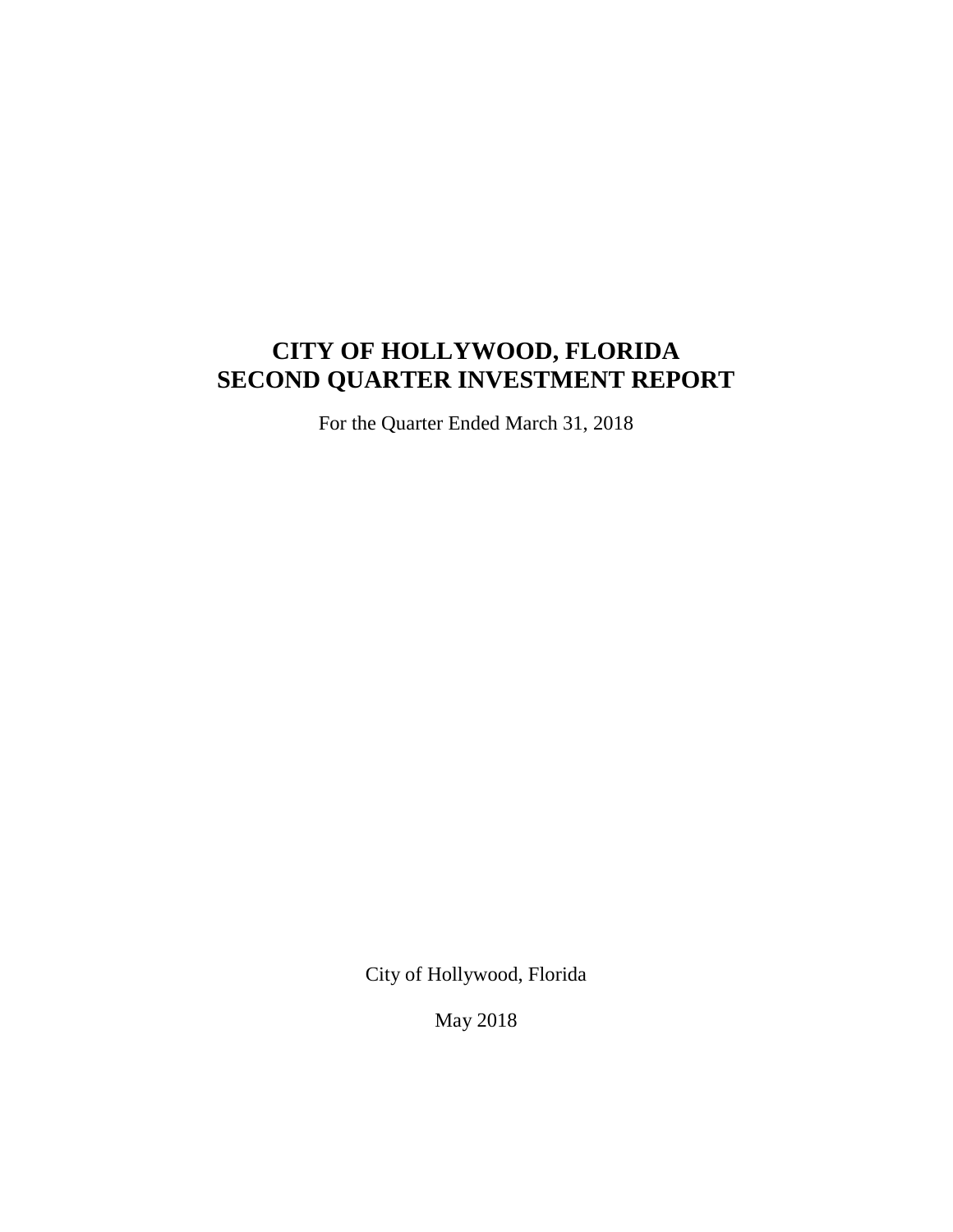# **CITY OF HOLLYWOOD, FLORIDA SUMMARY OF QUARTERLY INVESTMENT AND EARNINGS ACTIVITY**

The following is a comparison of the City's investments (by type) and earnings at March 31, 2018 and March 31, 2017:

|                                       |             | At 03/31/18                | At 03/31/17        |               |  |  |  |
|---------------------------------------|-------------|----------------------------|--------------------|---------------|--|--|--|
| <b>Investment Type</b>                | In Millions | % of Total                 | <b>In Millions</b> | % of Total    |  |  |  |
| <b>Demand Deposits</b>                | \$129.4     | 31%                        | \$87.1             | 23%           |  |  |  |
| U.S. Instrumentalities                | 55.0        | 13%                        | 55.0               | 14%           |  |  |  |
| <b>Certificate of Deposit</b>         | 142.9       | 34%                        | 134.1              | 35%           |  |  |  |
| <b>Money Market Account</b>           | 94.9        | 22%                        | 107.2              | 28%           |  |  |  |
|                                       | \$422.3     | 100%                       | \$383.4            | 100%          |  |  |  |
|                                       |             |                            |                    |               |  |  |  |
| <b>Av. Investment Bal For Quarter</b> |             | \$422,478,134              |                    | \$387,420,330 |  |  |  |
| <b>Interest For the Quarter</b>       |             | \$1,380,896                | 868,892<br>S.      |               |  |  |  |
| <b>Interest Year-To-Date</b>          |             | \$2,443,934<br>\$1,529,253 |                    |               |  |  |  |
| <b>Portfolio Average Yield:</b>       |             |                            |                    |               |  |  |  |
| For the Quarter                       |             | 1.34%                      |                    | 0.93%         |  |  |  |
| Year-To-Date                          |             | 1.28%                      |                    | 0.87%         |  |  |  |
| Av. 91-Day Treasury Bill Rate:        |             |                            |                    |               |  |  |  |
| For the Quarter                       |             | 1.56%                      |                    | 0.59%         |  |  |  |
| Year-To-Date                          |             | 1.38%                      |                    | 0.51%         |  |  |  |
| <b>Average Fed Funds Rate:</b>        |             |                            |                    |               |  |  |  |
| For the Quarter                       |             | 1.45%                      |                    | 0.70%         |  |  |  |
| Year-To-Date                          |             | 1.33%                      |                    | 0.58%         |  |  |  |
|                                       |             |                            |                    |               |  |  |  |

All year-to-date information shown above is presented on a fiscal year basis.

The City of Hollywood's goal for overall investment performance is to regularly exceed the average rate for 91-day U.S. Treasury Bills and the average Fed Funds rate, which are considered benchmarks for riskless investment transactions and minimum standards to measure the portfolio's overall rate of return.

Schedules 1, 2 and 3, as follows, provide further detail regarding the above information. Schedule 4 provides a short glossary of terms.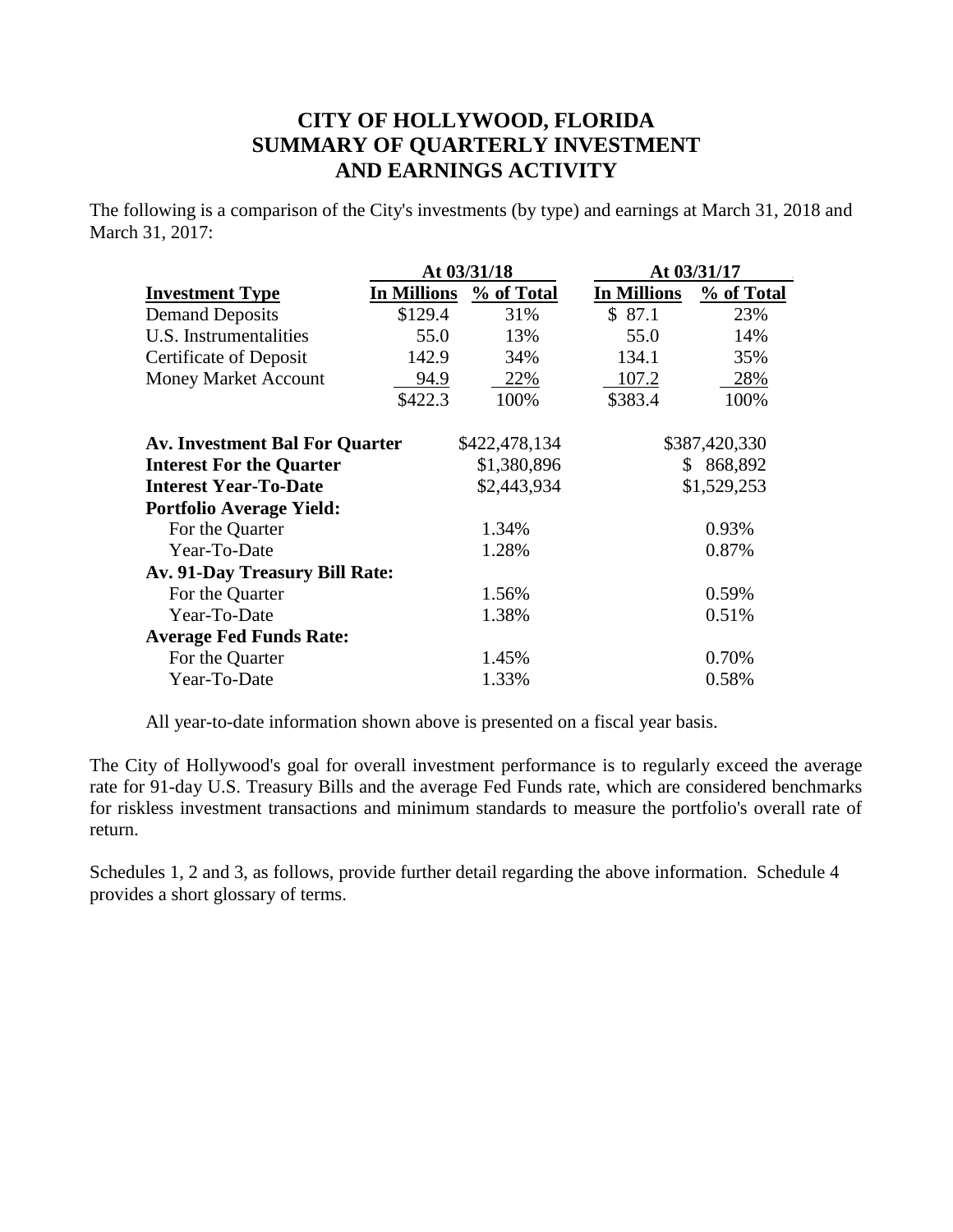### **CITY OF HOLLYWOOD, FLORIDA SCHEDULE 1 INVESTMENT PORTFOLIO SUMMARY BY INVESTMENT TYPE**

|                   |                                         | <b>AT MARCH 31, 2017</b> |                                         |  |
|-------------------|-----------------------------------------|--------------------------|-----------------------------------------|--|
| <b>Book Value</b> | %                                       | <b>Book Value</b>        | $\%$                                    |  |
|                   |                                         |                          |                                         |  |
| 55,194,732        |                                         | 53,588,557               |                                         |  |
| 2,855,503         |                                         | 2,860,228                |                                         |  |
| 648,198           |                                         | 641,690                  |                                         |  |
| 2,989,981         |                                         | 3,216,853                |                                         |  |
| 295,151           |                                         | 293,707                  |                                         |  |
| 9,851,132         |                                         | 12,426,244               |                                         |  |
| 5,625,367         |                                         | 5,568,887                |                                         |  |
| 4,526,581         |                                         | 7,043,787                |                                         |  |
| 28,473,151        |                                         | 0                        |                                         |  |
| 18,980,975        |                                         | 0                        |                                         |  |
| 129,440,771       | 31%                                     | 85,639,954               | 23%                                     |  |
|                   |                                         |                          |                                         |  |
|                   |                                         |                          |                                         |  |
| 55,000,000        | 13%                                     | 55,000,000               | 14%                                     |  |
|                   |                                         |                          |                                         |  |
|                   |                                         |                          |                                         |  |
| 142,930,510       | 34%                                     | 134,090,915              | 35%                                     |  |
|                   |                                         |                          |                                         |  |
|                   |                                         |                          |                                         |  |
| 10,000,000        |                                         | 10,000,000               |                                         |  |
| 83,854            |                                         | 1,464,373                |                                         |  |
| 7,128,823         |                                         | 0                        |                                         |  |
| 94,937,163        | 22%                                     | 108,678,943              | 28%                                     |  |
| 422,308,444       | 100%                                    | 383,409,812              | 100%                                    |  |
|                   | 55,000,000<br>142,930,510<br>77,724,486 | <b>AT MARCH 31, 2018</b> | 55,000,000<br>134,090,915<br>97,214,570 |  |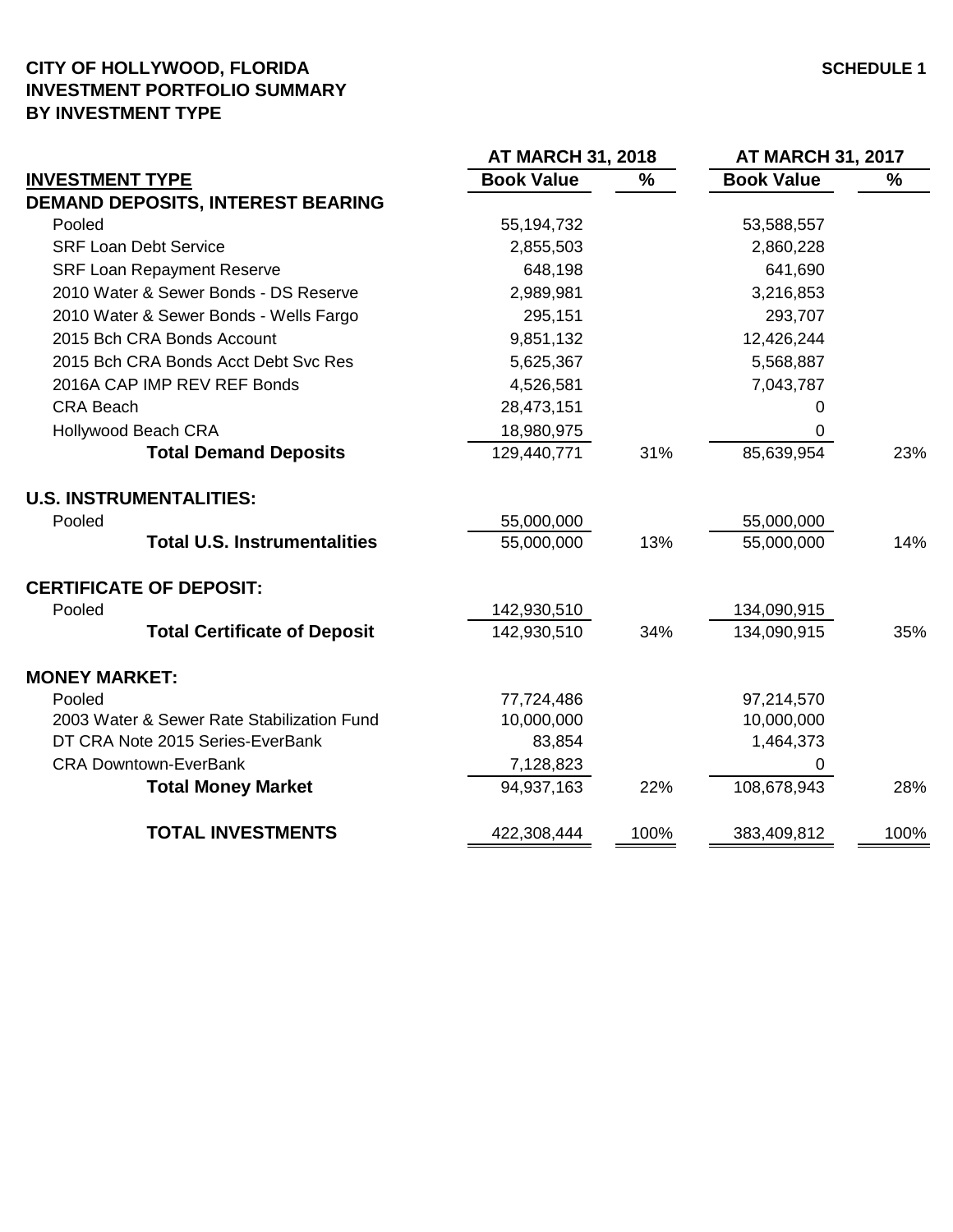#### **CITY OF HOLLYWOOD, FLORIDA SCHEDULE 1A INVESTMENT PORTFOLIO SUMMARY Pooled Investments vs. Restricted Use**

|                                            | <b>AT MARCH 31, 2018</b> |      | <b>AT MARCH 31, 2017</b> |      |  |
|--------------------------------------------|--------------------------|------|--------------------------|------|--|
| <b>INVESTMENT TYPE</b>                     | <b>Book Value</b>        | %    | <b>Book Value</b>        | %    |  |
| <b>POOLED INVESTMENTS:</b>                 |                          |      |                          |      |  |
| <b>DEMAND DEPOSITS</b>                     | 55,194,732               | 13%  | 53,588,558               | 14%  |  |
| <b>U.S. INSTRUMENTALITIES</b>              | 55,000,000               | 13%  | 55,000,000               | 14%  |  |
| <b>CERTIFICATE OF DEPOSIT</b>              | 142,930,510              | 34%  | 134,090,915              | 35%  |  |
| <b>MONEY MARKET</b>                        | 77,724,486               | 18%  | 97,214,570               | 25%  |  |
| <b>Total Pooled Investments</b>            | 330,849,728              | 78%  | 339,894,043              | 88%  |  |
| <b>RESTRICTED USE:</b>                     |                          |      |                          |      |  |
| <b>DEMAND DEPOSITS</b>                     |                          |      |                          |      |  |
| <b>SRF Loan Debt Service</b>               | 2,855,503                |      | 2,860,228                |      |  |
| <b>SRF Loan Repayment Reserve</b>          | 648,198                  |      | 641,690                  |      |  |
| 2010 Water & Sewer Bonds - DS Reserve      | 2,989,981                |      | 3,216,853                |      |  |
| 2010 Water & Sewer Bonds - Wells Fargo     | 295,151                  |      | 293,707                  |      |  |
| 2015 Bch CRA Bonds Account-FCB             | 9,851,132                |      | 12,426,244               |      |  |
| 2015 Bch CRA Bonds Acct Debt Svc Res-FCB   | 5,625,367                |      | 5,568,887                |      |  |
| 2016A CAP IMP REV REF Bonds-FCB            | 4,526,581                |      | 7,043,787                |      |  |
| CRA Beach-FCB                              | 28,473,151               |      | 0                        |      |  |
| Hollywood Beach CRA-Wells Fargo            | 18,980,975               |      | 0                        |      |  |
| <b>Total Demand Deposits</b>               | 74,246,039               | 18%  | 32,051,396               | 9%   |  |
| <b>U.S. INSTRUMENTALITIES</b>              |                          |      |                          |      |  |
|                                            |                          |      |                          |      |  |
| <b>Total U.S. Instrumentalities</b>        |                          | 0%   |                          | 0%   |  |
| <b>MONEY MARKET</b>                        |                          |      |                          |      |  |
| 2003 Water & Sewer Rate Stabilization Fund | 10,000,000               |      | 10,000,000               |      |  |
| DT CRA Note 2015 Series-EverBank           | 83,854                   |      | 1,464,373                |      |  |
| <b>CRA Downtown-EverBank</b>               | 7,128,823                |      |                          |      |  |
| <b>Total Money Market</b>                  | 17,212,677               | 4%   | 11,464,373               | 3%   |  |
| <b>Total Restricted Use</b>                | 91,458,716               | 22%  | 43,515,769               | 12%  |  |
|                                            |                          |      |                          |      |  |
| <b>TOTAL INVESTMENTS</b>                   | 422,308,444              | 100% | 383,409,812              | 100% |  |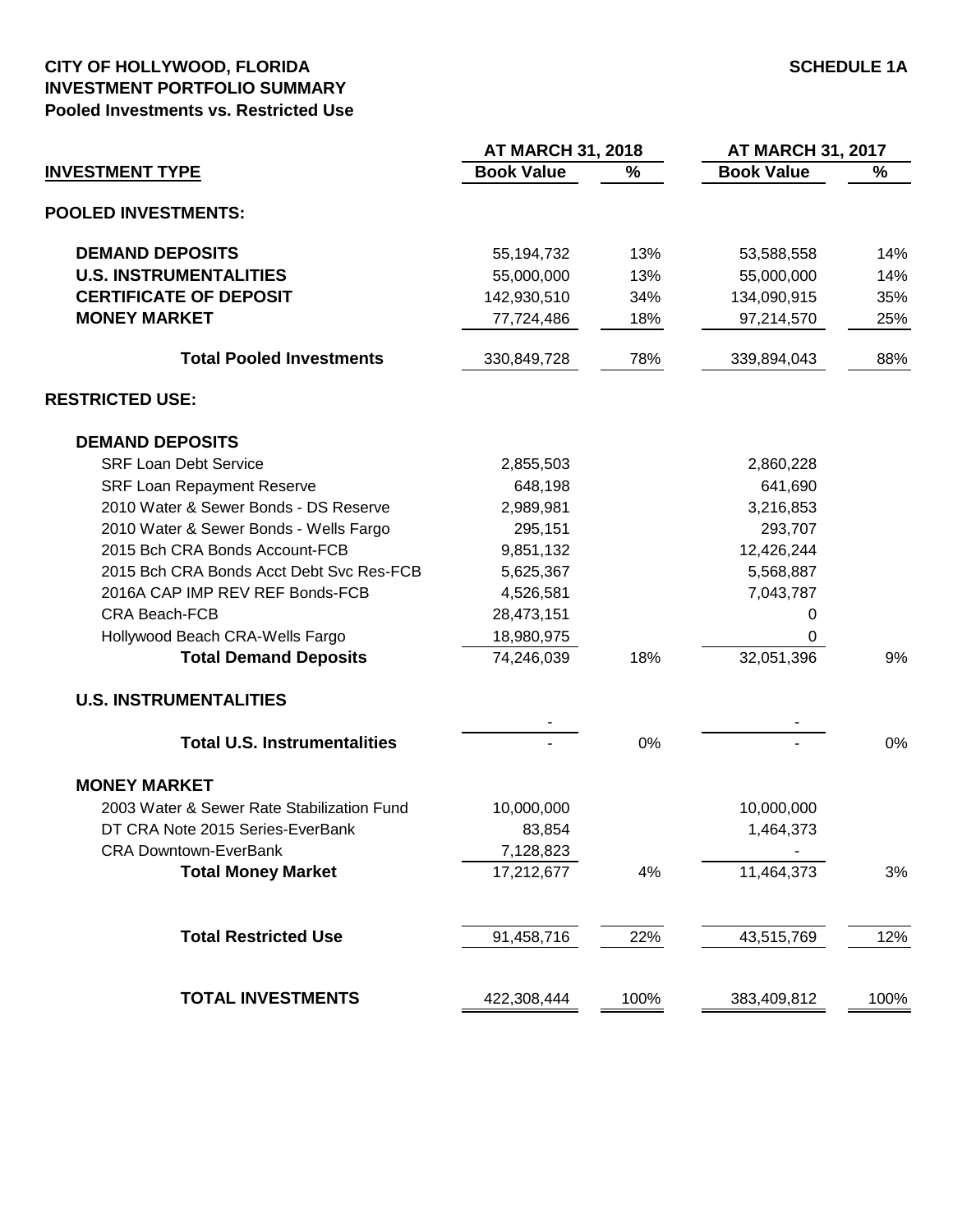## **CITY OF HOLLYWOOD, FLORIDA SCHEDULE 2 U.S. SECURITIES HELD AT MARCH 31, 2018**

| <b>INVESTMENT TYPE</b>         | <b>Maturity</b><br><b>Date</b> | <b>Stated</b><br><b>Interest</b><br>Rate | Yield<br>To<br><b>Maturity</b> | Par<br><b>Value</b> | <b>Book</b><br><b>Value</b> | <b>Market</b><br><b>Value</b> |
|--------------------------------|--------------------------------|------------------------------------------|--------------------------------|---------------------|-----------------------------|-------------------------------|
| <b>U.S. INSTRUMENTALITIES:</b> |                                |                                          |                                |                     |                             |                               |
| Purchased FFCB Note 05/16/16   | 05/16/19                       | 1.170%                                   | 1.170%                         | 10,000,000          | 10,000,000                  | 9,886,090                     |
| Purchased FHLMC Note 06/14/16  | 06/14/19                       | 1.280%                                   | 1.280%                         | 5,000,000           | 5.000.000                   | 4,946,340                     |
| Purchased FNMA Note 06/21/16   | 06/21/19                       | 1.375%                                   | 1.375%                         | 10,000,000          | 10,000,000                  | 9,894,250                     |
| Purchased FHLMC Note 08/23/16  | 08/23/19                       | 1.300%                                   | 1.300%                         | 5,000,000           | 5,000,000                   | 4,926,600                     |
| Purchased FFCB Note 10/24/16   | 10/24/19                       | 1.210%                                   | 1.210%                         | 5,000,000           | 5.000.000                   | 4,903,045                     |
| Purchased FFCB Note 12/27/16   | 12/27/19                       | 1.700%                                   | 1.700%                         | 10,000,000          | 10,000,000                  | 9,869,600                     |
| Purchased FHLMC Note 12/30/16  | 12/30/19                       | 1.500%                                   | 1.500%                         | 10,000,000          | 10,000,000                  | 9,838,170                     |
| Total U.S. Instrumentalities   |                                |                                          |                                | 55,000,000          | 55,000,000                  | 54,264,095                    |
| <b>TOTAL U.S. SECURITIES</b>   |                                |                                          |                                | 55,000,000          | 55,000,000                  | 54,264,095                    |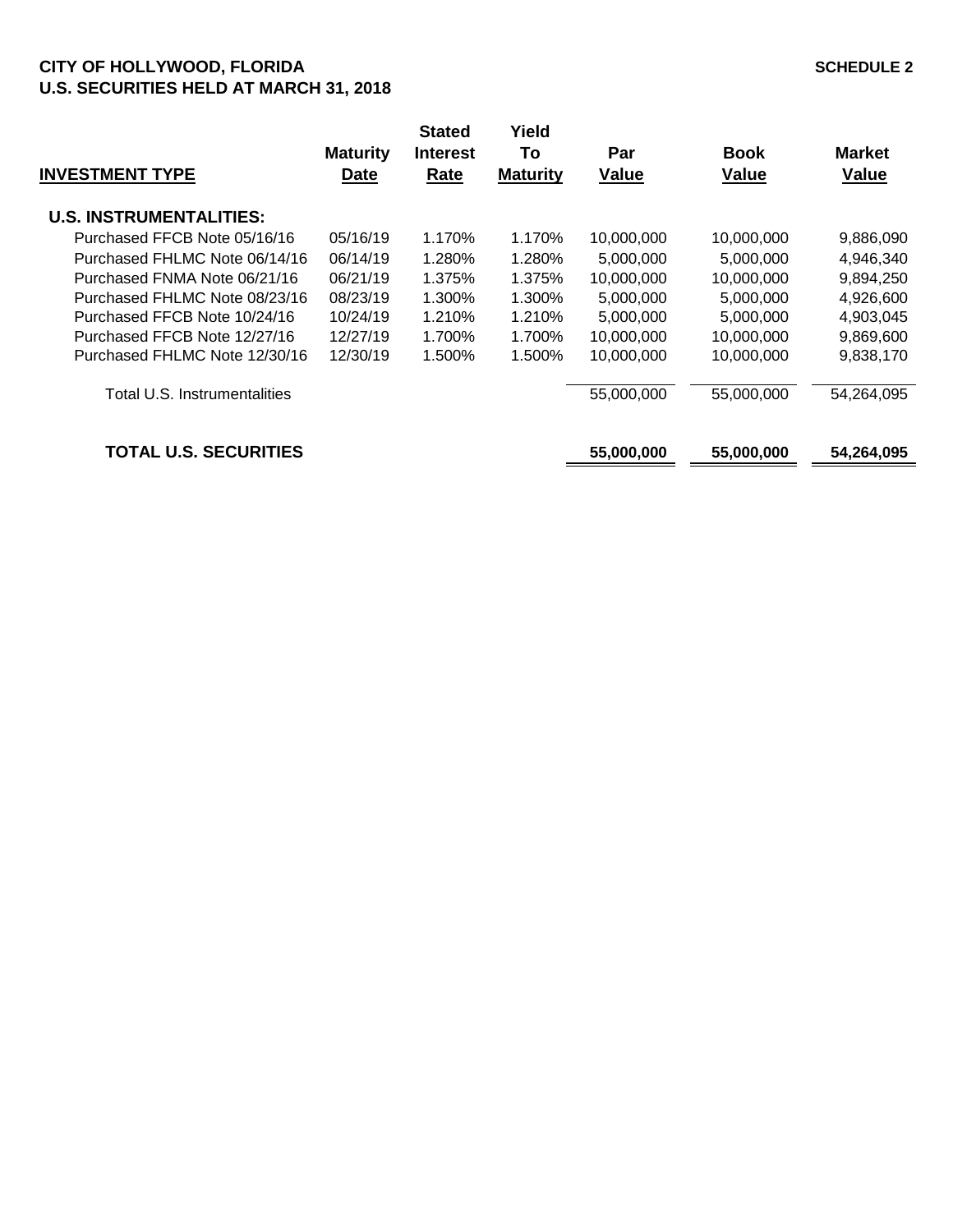|                                                                 |            |                   | <b>INTEREST INCOME</b>                   |              |            |              | <b>WEIGHTED AVG YLD</b> |                |
|-----------------------------------------------------------------|------------|-------------------|------------------------------------------|--------------|------------|--------------|-------------------------|----------------|
|                                                                 |            | <b>BALANCE AT</b> | <b>YTD</b>                               | $%$ OF       | <b>QTR</b> | $%$ OF       | YTD*                    | QTD**          |
| <b>INVESTMENT TYPE</b>                                          |            | 03/31/18          | 03/31/18                                 | <b>TOTAL</b> | 03/31/18   | <b>TOTAL</b> | 03/31/18                | 03/31/18       |
| <b>DEMAND DEPOSITS, INTEREST BEARING:</b>                       |            |                   |                                          |              |            |              |                         |                |
| Pooled (Wells Fargo)                                            | 41,276,507 |                   | 261,248                                  |              | 179,908    |              |                         |                |
| (TD Bank)                                                       | 403,777    |                   | 842                                      |              | 497        |              |                         |                |
| Pooled (Florida Community Bank)                                 | 13,514,448 | 55,194,732        | 43,387                                   |              | 22,343     |              |                         |                |
| <b>SRF Loan Debt Service</b>                                    |            | 2,855,503         | 12,348                                   |              | 6,605      |              |                         |                |
| <b>SRF Loan Repayment Reserve</b>                               |            | 648,198           | 3,852                                    |              | 2,028      |              |                         |                |
| 2010 Water Sewer Bonds - DS Reserve                             |            | 2,989,981         | 17,772                                   |              | 9,356      |              |                         |                |
| 2010 Water Sewer Bonds - Wells Fargo                            |            | 295,151           | 1,271                                    |              | 714        |              |                         |                |
| 2015 Bch CRA Bonds Account- FCB                                 |            | 9,851,132         | 61,148                                   |              | 31,357     |              |                         |                |
| 2015 Bch CRA Bonds Acct Debt Svc Res- FCB                       |            | 5,625,367         | 33,435                                   |              | 17,602     |              |                         |                |
| 2016A CAP IMP REV REF Bonds- FCB                                |            | 4,526,581         | 28,949                                   |              | 14,686     |              |                         |                |
| CRA Beach-FCB                                                   |            | 28,473,151        | 166,474                                  |              | 105,210    |              |                         |                |
| CRA BCH-Wells Fargo                                             |            | 18,980,975        | 42,163                                   |              | 42,163     |              |                         |                |
| <b>Total Demand Deposits</b>                                    |            | 129,440,771       | 672,891                                  | 27%          | 432,471    | 31%          | 0.335%                  | 0.408%         |
| <b>U.S. INSTRUMENTALITIES:</b>                                  |            |                   |                                          |              |            |              |                         |                |
| Pooled                                                          |            | 55,000,000        | 382,591                                  |              | 190,583    |              |                         |                |
| <b>Total U.S. Instrumentalities</b>                             |            | 55,000,000        | 382,591                                  | 16%          | 190,583    | 14%          | 0.222%                  | 0.194%         |
| <b>CERTIFICATE OF DEPOSIT;</b>                                  |            |                   |                                          |              |            |              |                         |                |
| Pooled                                                          |            | 142,930,510       | 854,829                                  |              | 460,984    |              |                         |                |
| <b>Total Certificate of Deposit</b>                             |            | 142,930,510       | 854,829                                  | 35%          | 460,984    | 33%          | 0.473%                  | 0.472%         |
| <b>MONEY MARKET:</b>                                            |            |                   |                                          |              |            |              |                         |                |
| Pooled (BankUnited)                                             |            | 17,242,200        | 83,818                                   |              | 54,027     |              |                         |                |
| Pooled (City National Bank)                                     |            | 31,442,471        | 198,784                                  |              | 116,281    |              |                         |                |
| 2003 Water & Sewer Rate Stabilization Fund                      |            | 10,000,000        | 60,076                                   |              | 31,186     |              |                         |                |
| DT CRA Note 2015 Series- EverBank                               |            | 83,854            | 3,135                                    |              | 800        |              |                         |                |
| <b>CRA Downtown-EverBank</b>                                    |            | 7,128,823         | 32,412                                   |              | 23,385     |              |                         |                |
| Pooled (EverBank)                                               |            | 13,975,192        | 76,800                                   |              | 34,094     |              |                         |                |
| Pooled (Iberia f.k.a.Sabadell Bank)                             |            | 15,064,623        | 78,598                                   |              | 37,085     |              |                         |                |
| <b>Total Money Market</b>                                       |            | 94,937,163        | 533,623                                  | 22%          | 296,858    | 22%          | 0.253%                  | 0.266%         |
| <b>TOTAL INVESTMENTS</b>                                        |            | 422,308,444       | 2,443,934                                | 100%         | 1,380,896  | 100%         | 1.283%                  | 1.340%         |
| Note: Interest does not reflect change in FV of investments and |            |                   | <b>BENCHMARKS (Average Rates):</b>       |              |            |              | YTD*                    | QTD**          |
| arbitrage rebate liabilities.                                   |            |                   | 91 Day Treasury Bill:<br>Fed Funds Rate: |              |            |              | 1.38%<br>1.33%          | 1.56%<br>1.45% |

 $\sim$  –  $\sim$